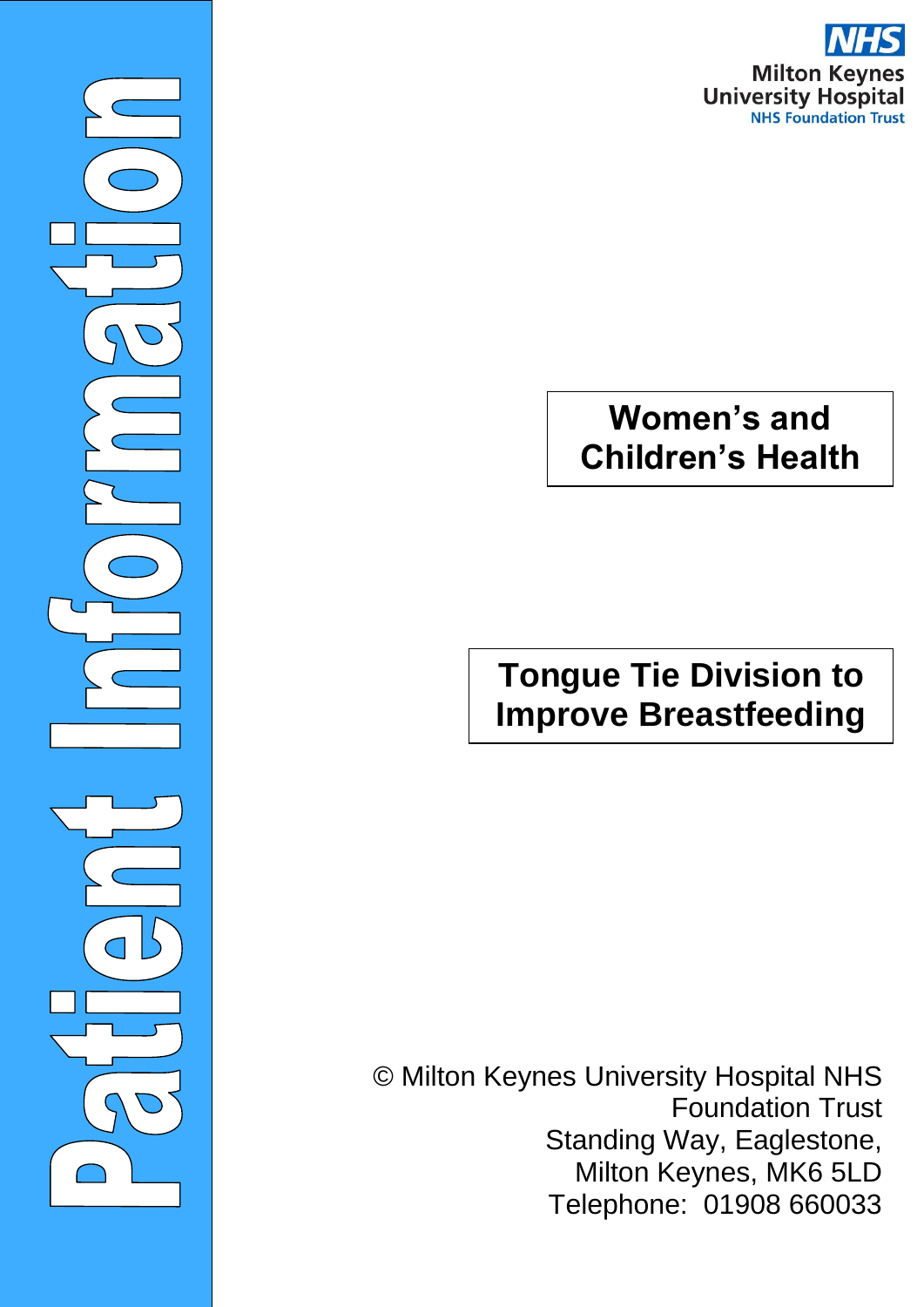## **What is a Tongue Tie?**



A tongue tie is a tight or short membrane under the tongue (frenulum). The tongue tip may be blunt, forked, or have a heart shaped appearance and may not be able to protrude beyond the lower gum. The membrane may be attached at the tongue tip, or further back.

## **Possible Signs of Problems Due to Tongue Tie**

Tongue-tie can cause problems with breastfeeding effectively, due to a poor latch, which leads to sore, damaged, nipples. A clear sign of a poor latch is a pinched 'lipstick' shaped nipple when baby releases the breast. This can lead to inefficient milk transfer leading to reduction in supply. Babies may have a small gape and poor suckling function. They may seem restless while feeding, have difficulty staying latched and feed frequently or for a long time. The baby may end the feed early due to exhaustion. Clicking noises or dribbling are also indicators along with colic.

## **Assessment**

A tongue tie can vary from mild to severe and assessment of feeding will be carried out and support given before a referral for division is made. The neonatal examination must have taken place first and if your baby is under the care of the Paediatric team, there will be a team discussion to agree on the most appropriate treatment option as division may not be appropriate.

## **Treatment**

Your baby will be swaddled and supported at the head and shoulders during the procedure. The tongue tie division is performed using a pair of sharp, blunt ended scissors to gently release the membrane (Frenulum). There is little, if any, pain or bleeding. You will be encouraged to breastfeed your baby straight after the treatment.

### **Aftercare**

There is no need for any kind of wound management. You will be encouraged to exclusively breastfeed and avoid dummies, teats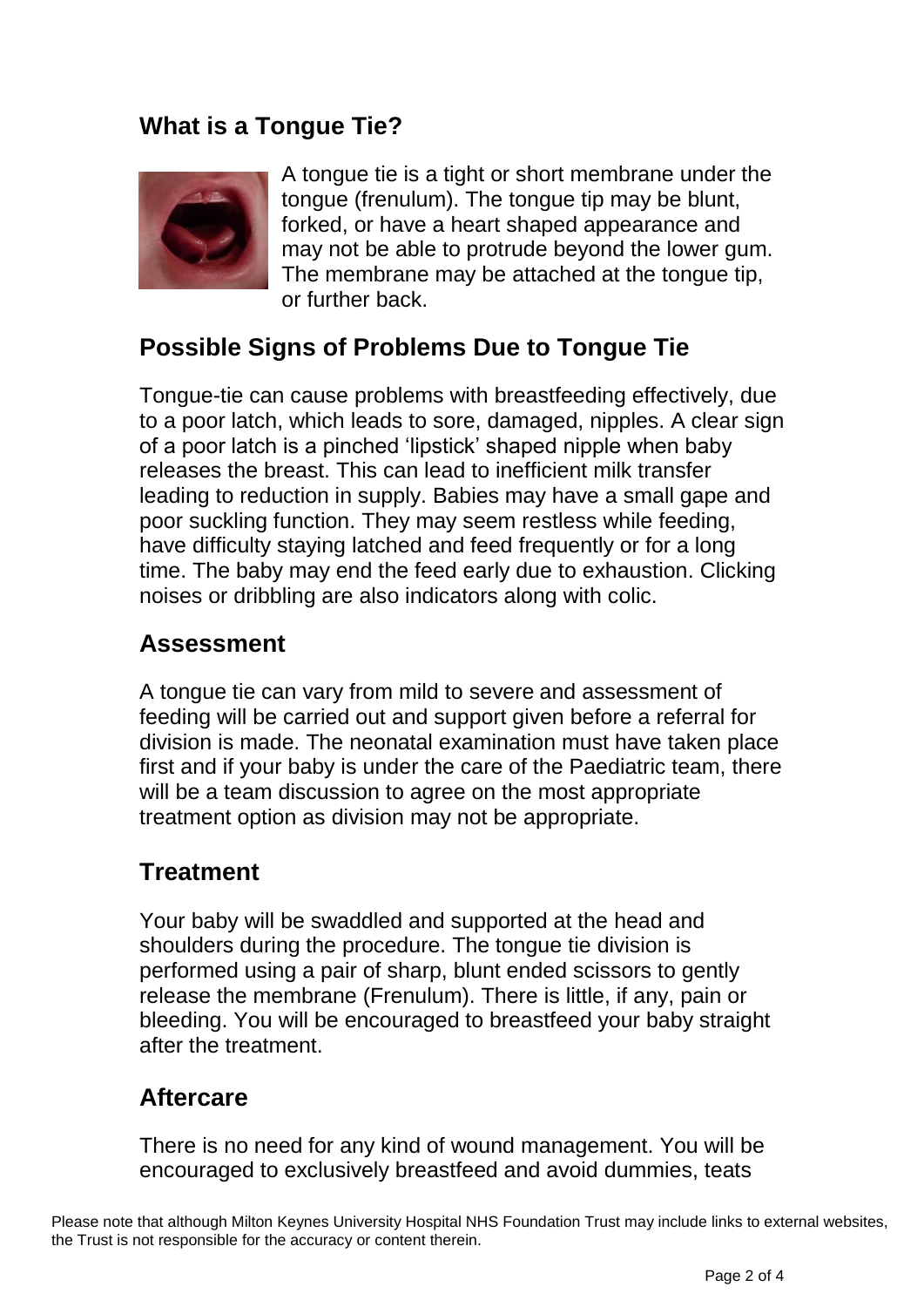etc. Problems are extremely rare but could include some pain or some bleeding and rarely ulceration which may lead to scarring.

## **Tongue tie can be corrected in Milton Keynes University Hospital**

We are able to offer this service to babies aged 6 weeks or under, where the intention is to breastfeed and tongue tie division is clinically indicated. This procedure can be performed by a trained midwife. NICE guidance does not support the division of tongue ties where a baby is intended to be formula fed, however if the baby is having feeding difficulties or weight issues these case will be considered.

## **Referral Pathway**

- Direct referral from a hospital midwife or paediatrician.
- Direct referral from your community midwife, maternity support worker, health visitor or GP.

[http://www.unicef.org.uk/BabyFriendly/Parents/Problems/Tongue-](http://www.unicef.org.uk/BabyFriendly/Parents/Problems/Tongue-Tie/Locations-where-tongue-tie-can-be-divided/)[Tie/Locations-where-tongue-tie-can-be-divided/](http://www.unicef.org.uk/BabyFriendly/Parents/Problems/Tongue-Tie/Locations-where-tongue-tie-can-be-divided/)

## **Further Information**

You have the right to be fully informed and to share in decision making about the treatment you receive.

The NICE website (www.nice.org.uk) has further information about NICE, the Interventional Procedures Programme and the full guidance on division of tongue-tie. The evidence that NICE considered and a report called 'Breastfeeding for longer – what works?' are also available from the NICE website.

If you have access to the internet, you can find more information on breastfeeding on the NHS Choices website or:

- **National Breastfeeding Helpline** 0300 100 0212
- **NCT Breastfeeding Helpline** 0300 330 0771
- **La Leche League Helpline** 0845 120 2918
- **Association of Breastfeeding Mothers** 08444 122 949